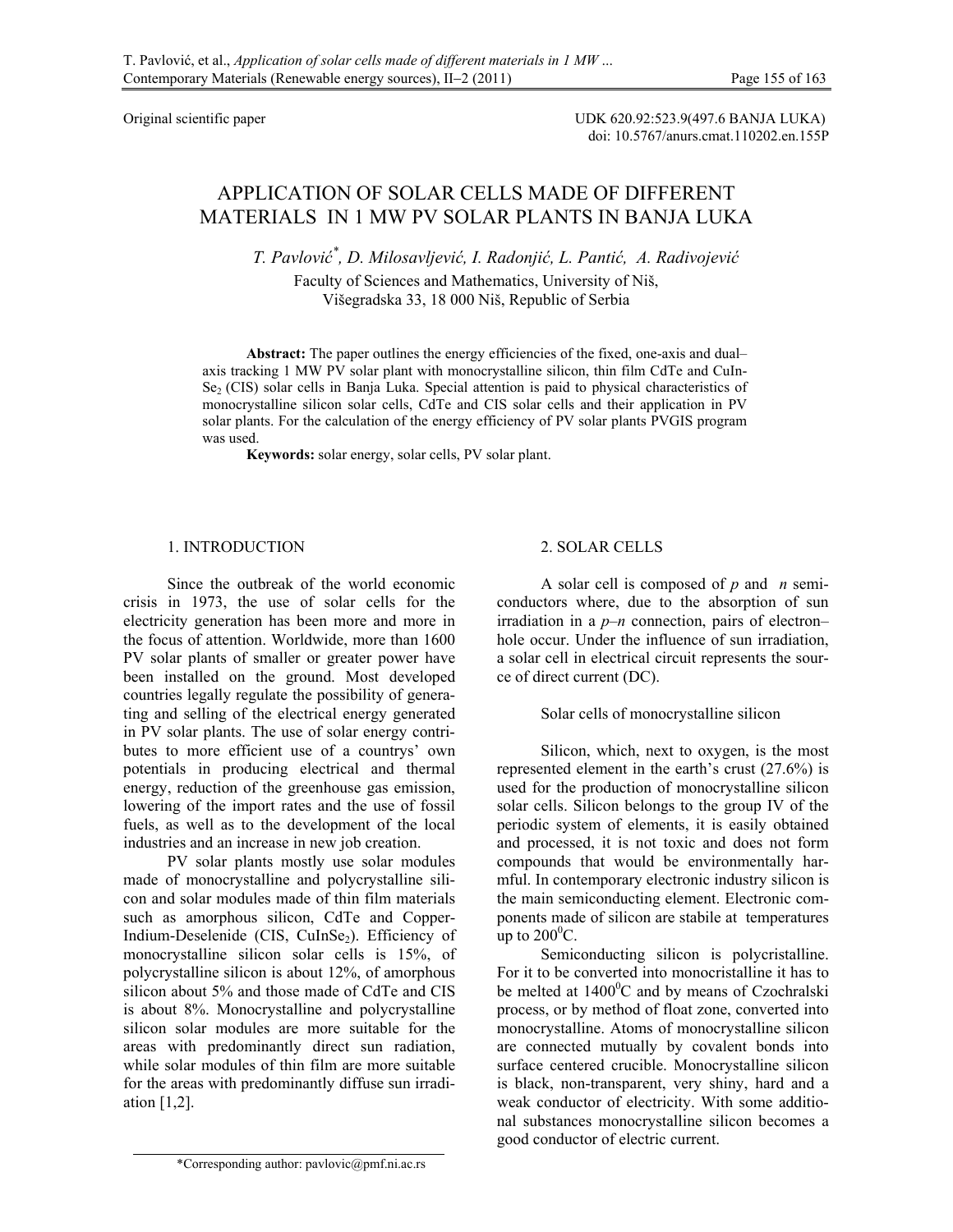A solar cell composed of monocrystalline silicon has a front electrode, an antireflection layer, an n-layer, p-n bond, p-layer and back electrode (Fig.1). In order to obtain semiconductor of n-type, silicon is doped with phosphorous, and to obtain semiconductor of p-type, silicon is doped with boron. P-layer is  $300 \mu m$  thick, while n-layer is 0,2 m thick. For antireflection layer, materials with refraction index of 1,5-2 are used. These materials comprise SiO, SiO<sub>2</sub>, TiO, TiO<sub>2</sub>, T<sub>a<sub>2</sub>O<sub>3</sub>,</sub> etc. Depending on the antireflection layer material, monocrystalline solar cells of different colours can be produced. Metal contacts are formed by vacuum vaporing of the corresponding materials on Si plate. For this purpose, Ti/Pd/Ag coating is usually used.



*Figure 1. Schematic cross section of solar cell made of monocrystalline silicon* 

Monocrystalline silicon solar cell is sensitive to wavelengths of  $0,4-1,1 \mu m$ , and its maximum sensitivity is within the range of  $0,8-0,9$  µm. Maximum of spectral sensitivity of the monocrystalline silicon solar cell does not coincide with the maximum of spectral distribution of sun irradiation. Commercial monocrystalline silicon solar cells have the efficiency of 15%, and laboratory ones about 24% [2−3].

# CdTe solar cells

Cross section for a cadmium telluride solar cell is shown in Fig. 2. A layer of cadmium sulphide is deposited from solution onto a glass sheet coated with a transparent conducting layer of thin oxide. This is followed by the deposition of the main cadmium telluride cell by a variety of techniques including close-spaced sublimation, vapor transport, chemical spraying, or electroplating.

CdTe solar cells have been used as low cost, high efficiency, thin-film photovoltaic applications since 1970. With the forbidden zone width of  $\sim$ 1,5 eV and the coefficient of absorption  $\sim 10^5$  cm<sup>-1</sup> 1 , which means that a layer thickness of a few micrometers is sufficient to absorb  $\sim$  90% of the incident photons, CdTe is almost an ideal material for manufacturing of solar cells.

CdTe solar cells are sensitive in the wavelength of 0,3–0,95 μm with their maximum sensitivity within the wavelength range of 0,7–0,8 μm. Laboratory CdTe cells have the efficiency of 16%, and commercial ones around 8%. High toxicity of tellure (tellurium) and its limited natural reserves diminish the prospective development and application of these cells [4−7].

#### CIS solar cells

The materials based on CuInSe<sub>2</sub> that are of interest for photovoltaic applications include several elements from groups I, III and VI in the periodic table. CIS is an abbreviation for general chalcopyrite films of copper indium selenide  $(CulnSe<sub>2</sub>)$ .

CIS technology is a star performer in the laboratory with 19, 5% efficiency demonstrated for small cells, but has proved difficult to commercialize. Unlike the other thin-film technologies, which are deposited onto a glass substrate, CIS technology generally involves deposition onto a glass substrate as shown in Fig. 3. An additional glass top-cover is then laminated to the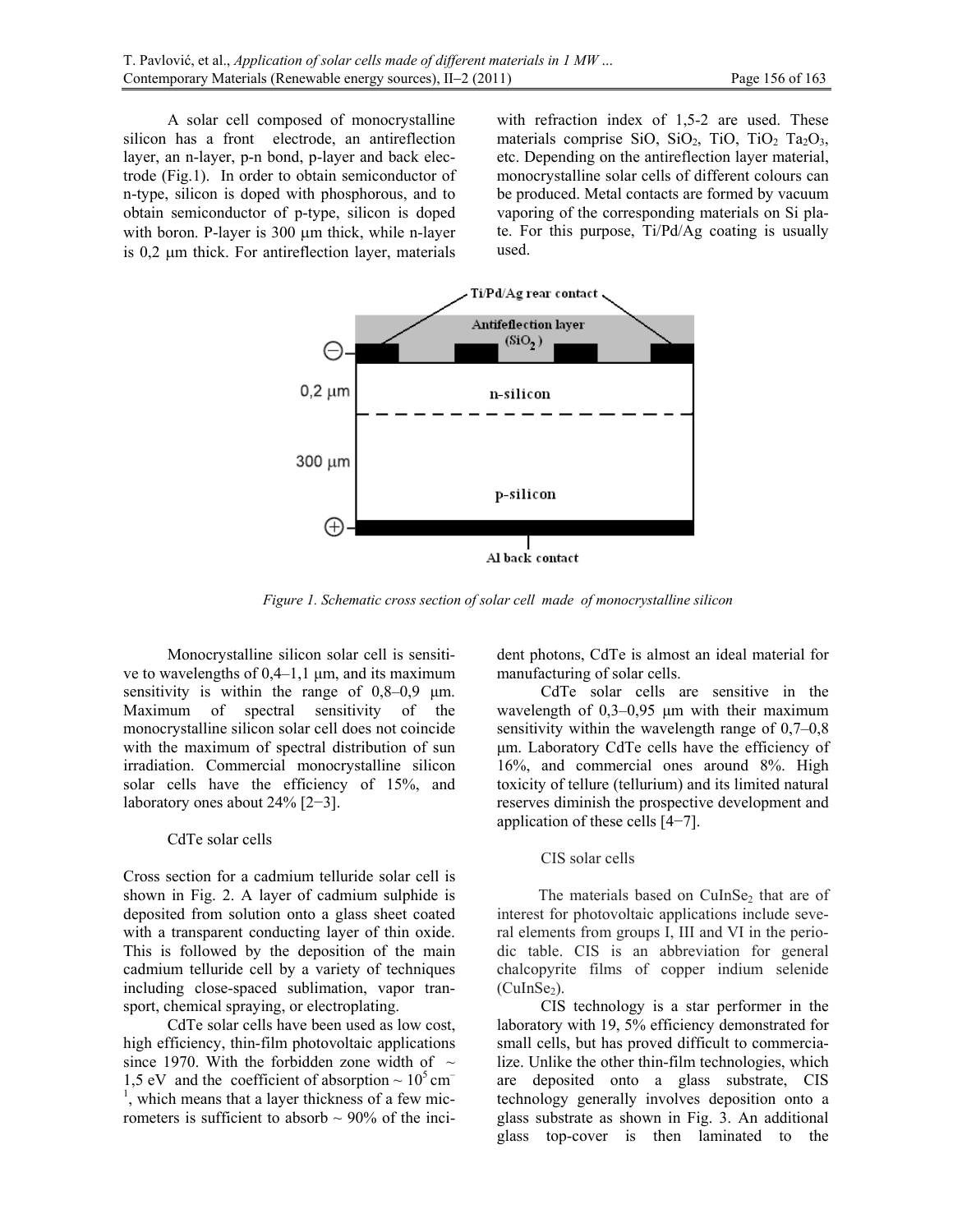cell/substrate combination. Present designs require a thin layer of CdS deposited from solution. Considerable effort is being directed to replacing this layer due to the issues associated with the use of cadmium, as previously noted. However, a longterm issue with CIS technology is one of available resources. All known reserves of indium would only produce enough solar cells to provide a capacity equal to all present wind generators.



*Figure 2. A cross section of solar cell made of cadmium telluride* 



*Figure 3. Basic CIS (cupper indium diselenide) cell structure* 

CuInSe2 with its optical absorption coefficient exceeding  $3 \cdot 10^4$  cm<sup>-1</sup> at wavelengths below 1000 nm, and its direct band gap between 0,95 eV and 1,2 eV, is a good material for solar cells. A CIS solar cell is sensitive in the wavelength of 0,4–1,3 μm and maximum of its sensitivity is within the wavelength range of  $0,7-0,8$  µm  $[4-7]$ .

Commercial CIS solar cells have the 8% efficiency. However, manufacturing costs of CIS

solar cells at present are high when compared with silicon solar cells; however, continuing work is leading to more cost-effective production processes.

Comparative overview of monocrystalline silicon, CdTe and CIS solar cells with their advantages and disadvantages is shown in Table 1 [4−5].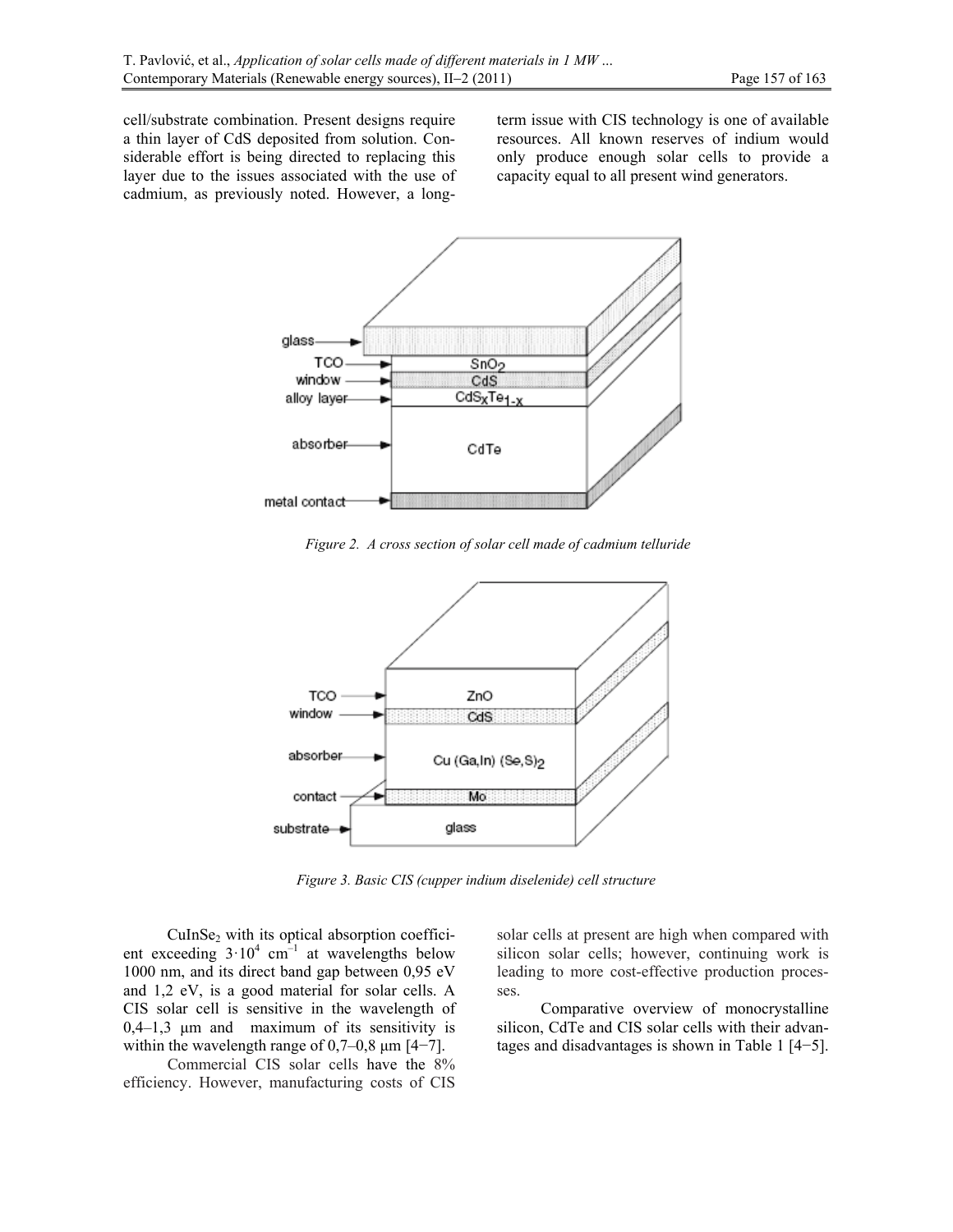| Material                               | Thickness         | Efficiency    | Colour                                                                | Features                                                                                                                         |
|----------------------------------------|-------------------|---------------|-----------------------------------------------------------------------|----------------------------------------------------------------------------------------------------------------------------------|
| Monocrystalline<br>silicon solar cells | $0.3 \text{ mm}$  | $15 - 18\%$   | Dark blue.<br>black with AR<br>coating, grey<br>without AR<br>coating | Lengthy production procedure,<br>wafer sawing necessary. Best rese-<br>arched solar cell material - highest<br>power/area ratio. |
| Cadmium Telluride                      |                   |               |                                                                       | Poisonous raw materials, signifi-                                                                                                |
| (CdTe)                                 | $0,008$ mm + 3 mm | $6 - 9\%$     | Dark green,                                                           | cant decrease in production costs                                                                                                |
| solar cell                             | glass substrate   | (module)      | <b>Black</b>                                                          | expected in the future.                                                                                                          |
| Copper-Indium-                         |                   |               |                                                                       | Limited Indium supply in nature.                                                                                                 |
| <b>Diselenide</b>                      | $0,003$ mm + 3 mm | $7.5 - 9.5\%$ | <b>Black</b>                                                          | Significant decrease in production                                                                                               |
| (CIS)                                  | glass substrate   | (module)      |                                                                       | costs possible in the future.                                                                                                    |
| solar cell                             |                   |               |                                                                       |                                                                                                                                  |

*Table 1. Comparison between monocrystalline silicon, CdTe and CIS solar cells with their advantages and disadvan-*

# 3. PV SOLAR PLANTS

*tages* 

A PV solar plant is a plant that uses solar cells to convert solar irradiation into electrical energy. PV solar plants consist of solar modules, an inverter converting DC into AC and transformer conveying the generated power into the grid net. PV solar plant is fully automated and monitored by the applicable software. Inverter is a device which converts DC generated by PV solar plants of 12V or 24V into three- phase AD of 220V. Depending on the design, inverter efficiency is up to 97 %. When choosing inverter one should bear in mind the output voltage of the solar modules array, power of the solar modules array, grid net parameters, managing type of PV solar plant, etc. PV solar plants can use bigger number of the inverters of smaller power or one or two invertors of greater power. PV solar plant monitoring system comprises central measuring – control unit for the surveillance of the working regime. The monitoring system uses sensors and softwares to obtain the following data: daily, monthly and yearly electricity production, reduction of  $CO<sub>2</sub>$ , detailed change of the system parameters, recording of the events after the failure, monitoring of the meteorological parameters, etc. In accordance with the legal regulations governing power distribution systems, PV solar plants use transformers by means of which solar energy generated by PV solar plant is conveyed to the power grid. It has been shown in practice that the energy efficiency of PV solar plant decreases from 0,5-1% annually. The real lifetime of silicon-made PV modules is expected to be at least 30 years.

Depending on climate conditions of the given location, fixed PV solar plants, one-axis and dual–axis tracking PV solar plants are being installed worldwide. Fixed PV solar plants are used in regions with continental climate and tracking PV solar plants are used in tropical regions.

A fixed PV solar plant is a plant with solar modules mounted on fixed metal supporters under an optimal angle in relation to the horizontal surface and all are oriented towards south. To install a fixed 1MW PV solar plant it is necessary to provide about 20 000  $m^2$  of space. Its drawback is in that solar modules do not follow the sun radiation so that on the yearly level not the optimum amount of the electricity is gained.

One-axis tracking PV solar plant is a plant where solar modules installed under the optimal angle are oriented towards the sun by revolving around the vertical axis during the day from the east towards the west, following the Sun's azimuth angle from sunrise to sunset. For revolving of solar modules electromotors are used that in turn use electrical energy from the batteries of the power grid. For monitoring revolving of the rotor, a centralized software system is used. In case that the software system fails, solar modules can be directed towards the sun manually. It is also possible to manually set the tilt of the solar modules in relation to the horizontal surface in steps from  $5^{\circ}$  from  $0 - 45^{\circ}$ . One-axis tracking PV solar plant gives the shadow effect of solar modules situated on neighboring rotors so that for its installation it is necessary to provide around  $60\,000\,\mathrm{m}^2$ . According to the available literature, the efficiency of oneaxis tracking PV solar plant is  $20 - 25$  % higher compared to the efficiency of the fixed PV solar plant. A disadvantage of one-axis tracking PV solar plant is in the fact that there is no automatic orienting of the solar module tilt towards the sun in the course of the year.

Dual-axis tracking PV solar plant is a plant where the position of solar modules is oriented towards the sun by revolving around the vertical and horizontal axis. These PV solar plants follow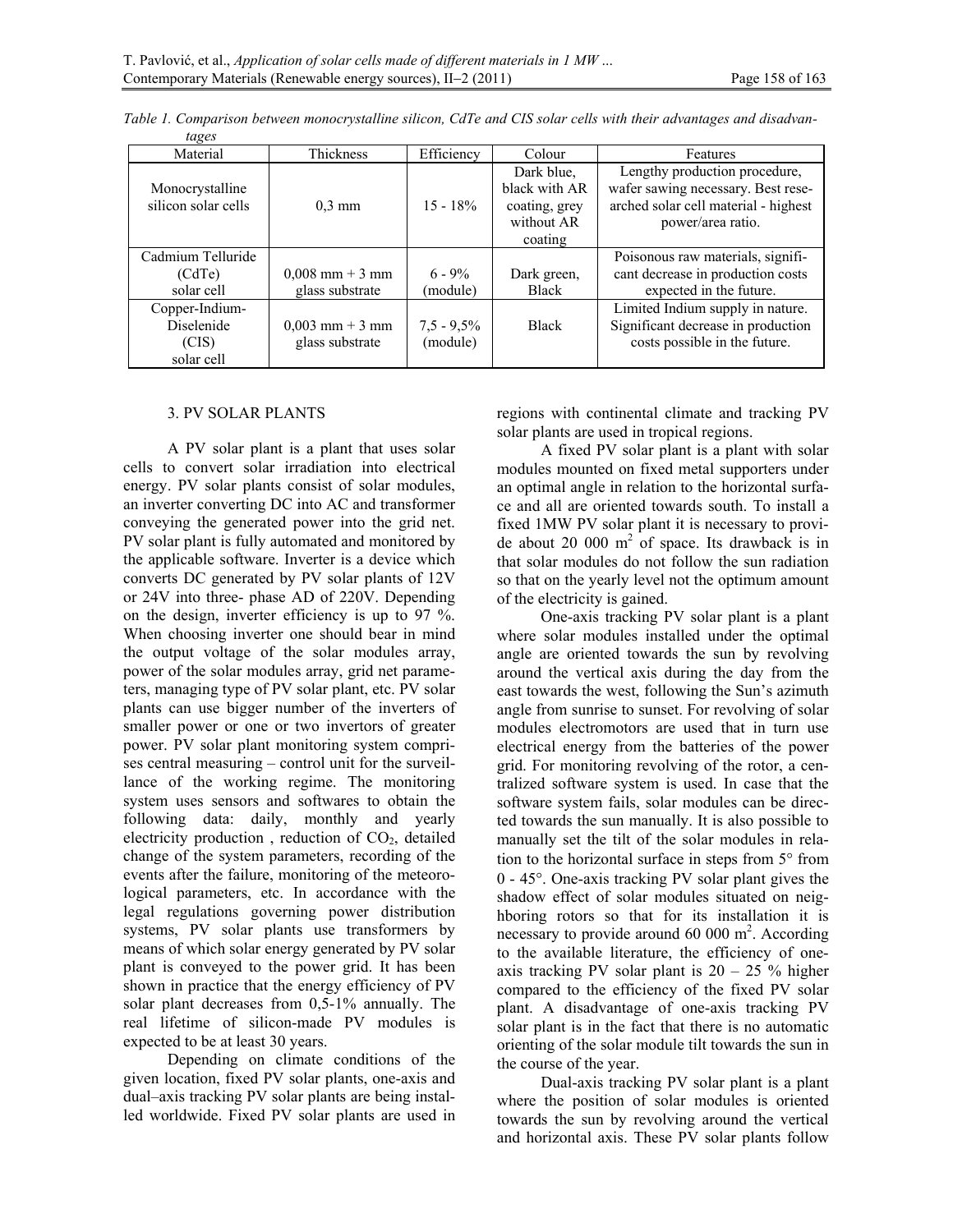the Sun's azimuth angle from sunrise to sunset but they also adjust the tilt angle to follow the minuteby-minute and seasonal changes in the Sun's altitude angle. Solar modules are oriented towards the sun by means of the appropriate electromotors. Photo sensors mounted on the array send signals to a controller that activates the motors, causing the array angles to change as the Sun's height and azimuth angles change during the day. The efficiency of the dual-axis tracking PV solar plant is 25 – 30% higher than the efficiency of the fixed PV solar plant. The installation and function of tracking PV solar plant require a substantially bigger surface than is the case with the fixed PV solar plant.

PV solar plants represent environmentally clean energy source. PV solar plant components (solar modules, inverters, monitoring system, conductors, etc) are manufactured by cutting-edge, environmentally friendly technologies. PV solar plants operate noiselessly, do not emit harmful substances and do not emit harmful electromagnetic radiation into the environment. Solar plant recycling is also environmentally-friendly. For 1kWh of PV solar plant generated electrical energy reduces the emission of  $0,568$  kg  $CO<sub>2</sub>$  into the atmosphere  $[1,2,8-10]$ .

# 4. PVGIS PROGRAMME

PVGIS software packages that are easily found on the Internet are used nowadays to calculate the electricity generated by the fixed PV solar plants, one-axis and dual-axis tracking PV solar plants. These programs can produce the following data: average daily, monthly and yearly values of the solar irradiation taken on square meter of the horizontal surface or the surface tilted under certain angle in relation to the horizontal surface, change in the optimal tilting angle of the solar modules during the year, relation of global and diffused sun radiation, average daily temperature, and daily, monthly and yearly electricity generated by fixed PV solar plants, one-axis and dual-axis tracking PV solar plants, etc. A typical PVGIS value for the performance ratio (PV system losses) of PV solar plants with modules made of monocrystalline and policrystalline silicon is taken to be 0,75 [1,11−12].

# 5. RESULTS

In this section we present the results obtained from the study of the solar irradiation and electricity generated by fixed PV solar plants, oneaxis and dual-axis tracking 1MW PV solar plants with monocrystalline silicon, CdTe and CIS solar modules in the area of Banja Luka, processed by PVGIS software [1,11-12].

The average monthly values of solar irradiation on horizontal, optimally inclined and vertical plane, optimal inclination, ratio of diffuse to global solar irradiation, average daytime temperature and 24 hour average of temperature for Banja Luka (44°44'48" North, 17°10'17" East) obtained using the PVGIS program (Annual irradiation deficit due to shadowing (horizontal) is 0,3 %) are presented in Table 2.

Based on the results in Table 2 one can conclude that the average ratio of diffuse and global solar radiation in Banja Luka during the year is around 0, 49; that the optimal angle of solar modules in fixed PV solar plant is  $33^\circ$  and in one-axis tracking PV solar plant  $36^\circ$ ; that solar irradiation on optimally inclined plane yields annually 4000  $Wh/m<sup>2</sup>$  and is by 13% higher than the solar irradiation on horizontal plane and by 52% higher than the solar irradiation on vertical plane.

Average monthly and yearly sum of global solar irradiation per square meter received by the modules of the fixed PV solar plants, one-axis and dual-axis tracking 1MW PV solar plants in Banja Luka are shown in Table 3.

Based on the results in Table 3 one can conclude that the average sum of global irradiation per square meter received by the modules of the dualaxis tracking PV solar plant  $(1880 \text{ kWh/m}^2)$  is by 2,7 % higher than the average sum of global irradiation per square meter received by the modules of the one-axis tracking PV solar plant and by 28,8 % higher than the average sum of global irradiation per square meter received by the modules of the fixed PV solar plant.

The results of calculations for the annual electricity generation by fixed, one-axis and dualaxis tracking 1MW PV solar plants with solar modules of monocrystalline silicon, CdTe and CIS solar modules in Banja Luka are shown in Table 4.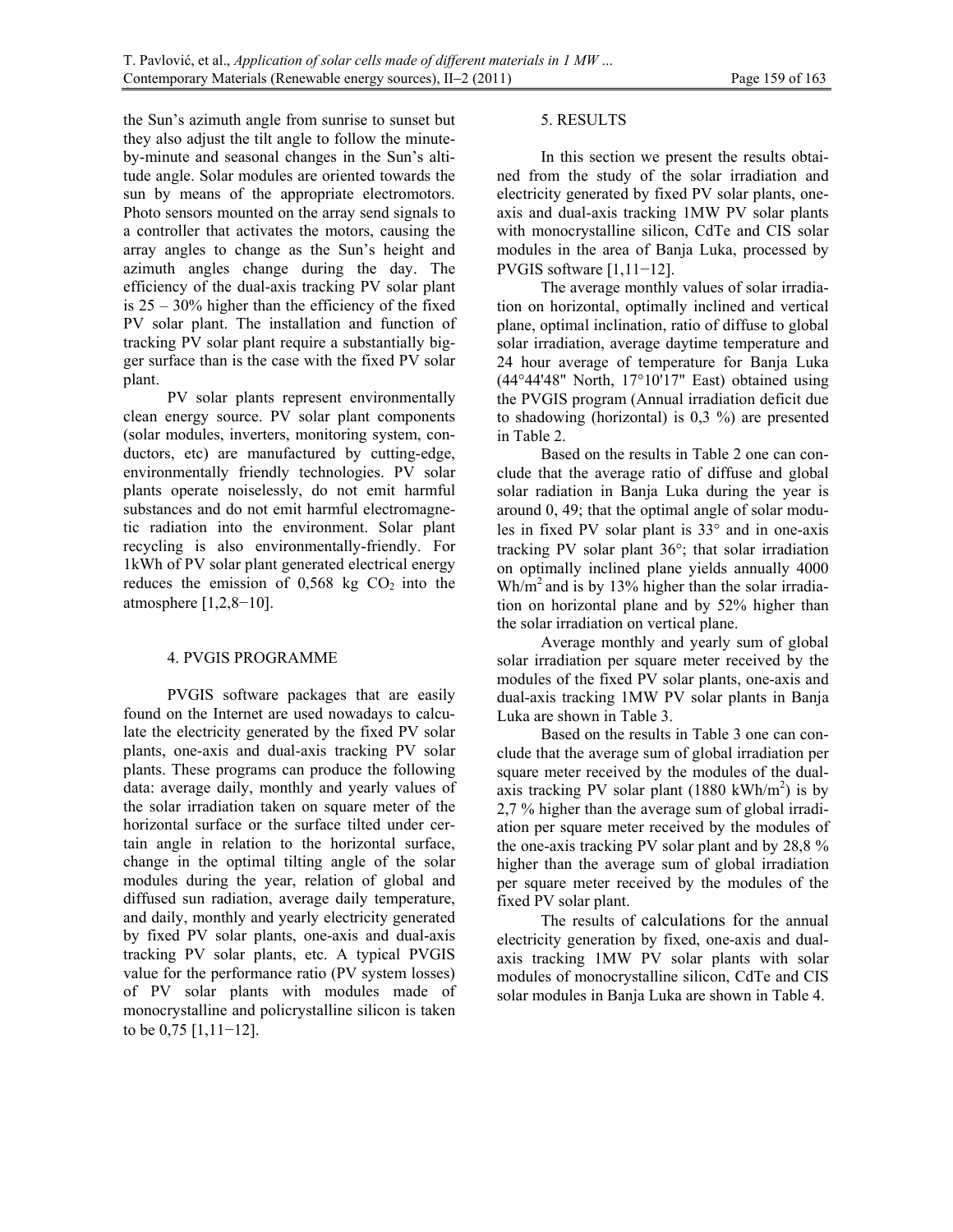*Table 2. Average monthly values of solar irradiation on horizontal, optimally inclined and vertical plane, optimal inclination, ratio of diffuse to global solar irradiation, average daytime temperature and 24- hour average of temperature for Banja Luka* 

| Month | Solar irra-<br>diation on<br>horizontal<br>plane<br>$(\text{Wh/m}^2)$ | Solar irra-<br>diation on<br>optimally<br>inclined<br>plane<br>$(\text{Wh/m}^2)$ | Solar irra-<br>diation on<br>vertical<br>plane<br>$(Wh/m^2)$ | Optimal<br>inclination<br>(°) | Ratio of<br>diffuse to<br>global<br>irradiation<br>$\left( \cdot \right)$ | Average<br>daytime<br>temperature<br>$({}^{\circ}C)$ | 24 hour<br>average of<br>temperature<br>$(^{\circ}C)$ |
|-------|-----------------------------------------------------------------------|----------------------------------------------------------------------------------|--------------------------------------------------------------|-------------------------------|---------------------------------------------------------------------------|------------------------------------------------------|-------------------------------------------------------|
| Jan   | 1240                                                                  | 1920                                                                             | 1920                                                         | 62                            | 0,61                                                                      | 1,8                                                  | 0,7                                                   |
| Feb   | 1960                                                                  | 2740                                                                             | 2470                                                         | 54                            | 0,57                                                                      | 4,2                                                  | 3,0                                                   |
| Mar   | 3110                                                                  | 3840                                                                             | 2940                                                         | 43                            | 0,53                                                                      | 8,7                                                  | 7,3                                                   |
| Apr   | 4300                                                                  | 4680                                                                             | 2880                                                         | 29                            | 0,51                                                                      | 13,0                                                 | 11,8                                                  |
| May   | 5330                                                                  | 5320                                                                             | 2710                                                         | 16                            | 0,49                                                                      | 18,1                                                 | 16,4                                                  |
| Jun   | 5780                                                                  | 5540                                                                             | 2560                                                         | 11                            | 0,49                                                                      | 21,4                                                 | 19,6                                                  |
| Jul   | 6320                                                                  | 6210                                                                             | 2900                                                         | 15                            | 0,41                                                                      | 23,2                                                 | 21,7                                                  |
| Aug   | 5360                                                                  | 5710                                                                             | 3210                                                         | 25                            | 0,43                                                                      | 23,0                                                 | 21,4                                                  |
| Sep   | 4070                                                                  | 4970                                                                             | 3570                                                         | 41                            | 0,42                                                                      | 18,3                                                 | 17,0                                                  |
| Oct   | 2550                                                                  | 3520                                                                             | 3060                                                         | 53                            | 0,50                                                                      | 14,7                                                 | 13,4                                                  |
| Nov   | 1450                                                                  | 2140                                                                             | 2060                                                         | 59                            | 0,61                                                                      | 8,3                                                  | 7,3                                                   |
| Dec   | 956                                                                   | 1360                                                                             | 1290                                                         | 58                            | 0,70                                                                      | 2,7                                                  | 2,1                                                   |
| Year  | 3540                                                                  | 4000                                                                             | 2630                                                         | 33                            | 0,49                                                                      | 13,1                                                 | 11,8                                                  |

*Table 3. Average sum of global solar irradiation per square meter received by the modules of the fixed PV solar plants, one-axis and dual-axis tracking 1MW PV solar plants in Banja Luka* 

|                | punus, one axis ana anar axis n'aemne, 11n n-1 r-sorar punus in Danja Euma |                           |                        |  |  |
|----------------|----------------------------------------------------------------------------|---------------------------|------------------------|--|--|
|                | Average sum of global                                                      | Average sum of global     | Average sum of         |  |  |
|                | irradiation per square                                                     | irradiation per square    | global irradiation per |  |  |
|                | meter received by the                                                      | meter received by the     | square meter recei-    |  |  |
|                | modules of the fixed                                                       | modules of the one - axis | ved by the modules     |  |  |
|                | PV solar plant                                                             | tracking PV solar plant   | of the                 |  |  |
| <b>MONTH</b>   | (kWh/m <sup>2</sup> )                                                      | (kWh/m <sup>2</sup> )     | dual - axis tracking   |  |  |
|                |                                                                            |                           | PV solar plant         |  |  |
|                | (optimal inclination of                                                    | (optimal inclination of   |                        |  |  |
|                | modules is 33°                                                             | modules is $36^{\circ}$ ) | (kWh/m <sup>2</sup> )  |  |  |
| Jan            | 59,5                                                                       | 66,9                      | 71,3                   |  |  |
| Feb            | 76,7                                                                       | 89,1                      | 91,7                   |  |  |
| Mar            | 119                                                                        | 146                       | 146                    |  |  |
| Apr            | 141                                                                        | 177                       | 178                    |  |  |
| May            | 165                                                                        | 211                       | 217                    |  |  |
| Jun            | 166                                                                        | 213                       | 223                    |  |  |
| Jul            | 193                                                                        | 256                       | 265                    |  |  |
| Aug            | 177                                                                        | 233                       | 236                    |  |  |
| Sep            | 149                                                                        | 190                       | 191                    |  |  |
| Oct            | 109                                                                        | 133                       | 136                    |  |  |
| <b>Nov</b>     | 64,3                                                                       | 72,6                      | 76,2                   |  |  |
| Dec            | 42,2                                                                       | 44,0                      | 46,0                   |  |  |
| Yearly average | 122                                                                        | 153                       | 156                    |  |  |
| Total for year | 1460                                                                       | 1830                      | 1880                   |  |  |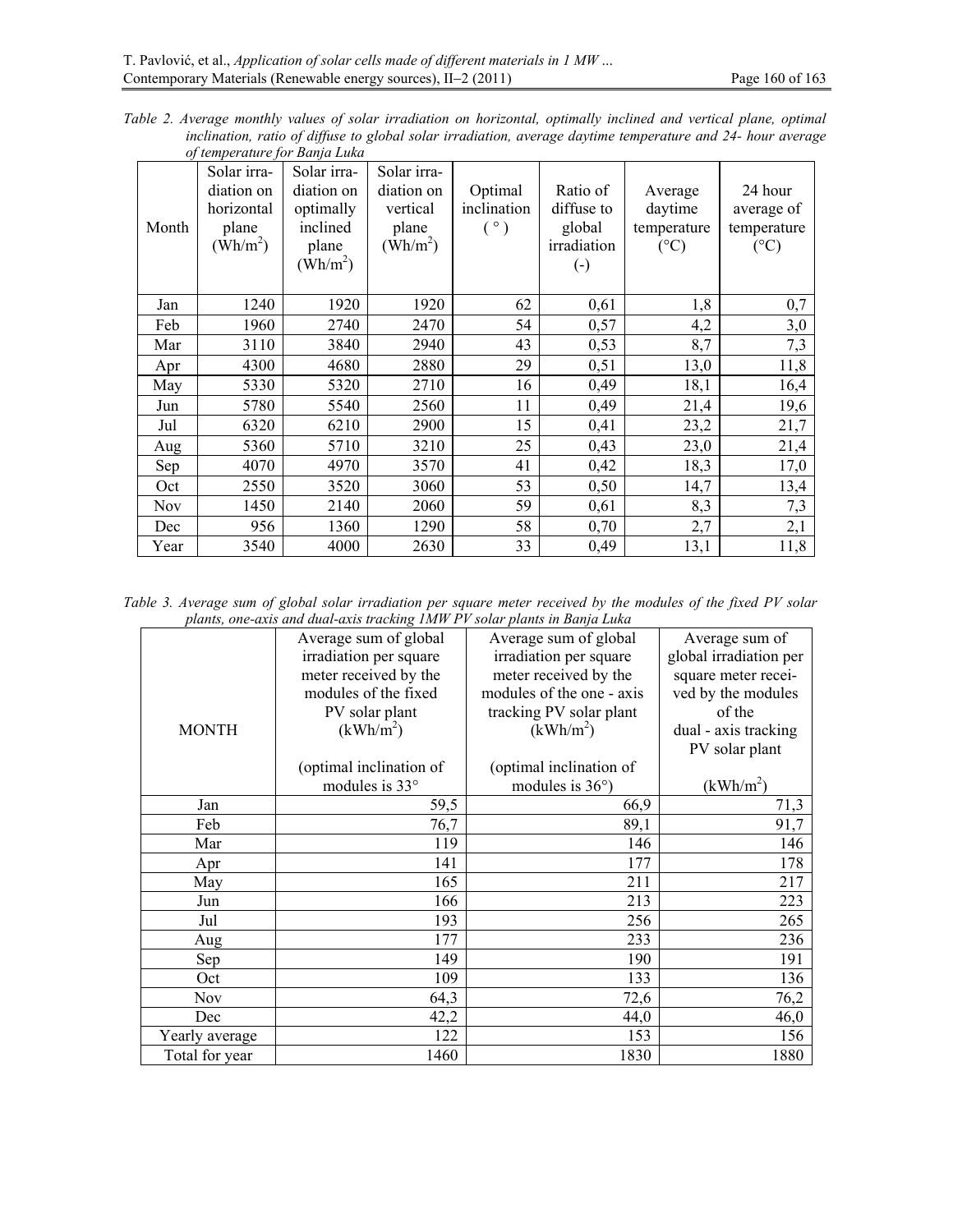In PVGIS program, in PV solar plant with solar modules of monocrystalline silicon, the following losses were calculated: losses due to temperature amount to 9,4% (using local ambient temperature); losses due to angular reflectance effects amount to 2,8%; other losses (cables, inverter etc.) amount to 14% and 24, 3% combined PV system losses.

In PVGIS program, in PV solar plant with CdTe solar modules, the following losses were calculated: losses due to temperature amount to 0,1% (using local ambient temperature); losses due to angular reflectance effects amount to 2,8%; other losses (cables, inverter etc.) amount to 14% and 16, 3% combined PV system losses.

In PVGIS program, in PV solar plant with CIS solar modules the following losses were calculated: losses due to temperature amount to 7,8% (using local ambient temperature); losses due to angular reflectance effects amount to 2,8%; other losses (cables, inverter etc.) amount to 14% and 22, 9% combined PV system losses on CIS solar modules.

Annual production of electricity using fixed, one-axis and dual-axis tracking PV solar plant of 1MW with solar modules of monocrystalline silicon, CdTe and CIS solar modules in Banja Luka is shown in Figure 4.

On the annual basis 1100 MWh of electrical energy can be generated by fixed PV solar plant with solar modules of monocrystalline silicon, 1220 MWh with CdTe solar modules and 1120 MWh with CIS solar modules . On the basis of the obtained results one can conclude that:

- by one-axis tracking PV solar plant 26,36 % and by dual-axis tracking PV solar plant 29,09% more electrical energy can be produced in comparison to the fixed 1MW PV solar plant in Banja Luka with solar modules of monocrystalline silicon;

- by optimally inclined one-axis tracking PV solar plant 25,41 % and by dual-axis tracking PV solar plant 27,87% more electrical energy can be produced in comparison to the fixed 1MW PV solar plant in Banja Luka with CdTe solar modules and

- by one-axis tracking PV solar plant 26,79 % and by dual-axis tracking PV solar plant 29,46% more electrical energy can be produced in comparison to the fixed 1MW PV solar plant in Banja Luka with CIS solar modules.

| Table 4. The results of calculations for the annual electricity generation by fixed, one-axis and dual-axis tracking |
|----------------------------------------------------------------------------------------------------------------------|
| IMW PV solar plants with solar modules of monocrystalline silicon, CdTe and CIS solar modules in Banja               |
| Luka                                                                                                                 |

| <b>AVERAGE MONTHLY</b> |                                                                  |         |           |                         |                                                      |           | AVERAGE MONTHLY    |         |           |  |
|------------------------|------------------------------------------------------------------|---------|-----------|-------------------------|------------------------------------------------------|-----------|--------------------|---------|-----------|--|
|                        | ELECTRICITY PRO-<br><b>DUCTION FROM FIXED</b><br><b>PV SOLAR</b> |         |           | <b>AVERAGE MONTHLY</b>  |                                                      |           |                    |         |           |  |
|                        |                                                                  |         |           | ELECTRICITY PRO-        |                                                      |           | ELECTRICITY PRO-   |         |           |  |
|                        |                                                                  |         |           | DUCTION FROM ONE -      |                                                      |           | DUCTION FROM DUAL  |         |           |  |
| <b>MONTH</b>           | <b>PLANT</b>                                                     |         |           | <b>AXIS TRACKING PV</b> |                                                      |           | - AXIS TRACKING PV |         |           |  |
|                        |                                                                  |         |           | <b>SOLAR PLANT</b>      |                                                      |           | <b>SOLAR PLANT</b> |         |           |  |
|                        | (kWh)                                                            |         |           |                         |                                                      |           |                    |         |           |  |
|                        |                                                                  |         |           | (kWh)                   |                                                      |           | (kWh)              |         |           |  |
|                        |                                                                  |         |           |                         |                                                      |           |                    |         |           |  |
|                        | optimal inclination<br>of modules is $33^{\circ}$ )              |         |           |                         |                                                      |           |                    |         |           |  |
|                        |                                                                  |         |           |                         | (optimal inclination<br>of modules is $36^{\circ}$ ) |           |                    |         |           |  |
|                        | CdTe                                                             |         |           | CdTe                    |                                                      |           | CdTe               |         |           |  |
|                        | c-Si solar                                                       | solar   | CIS solar | c-Si solar              | solar                                                | CIS solar | c-Si solar         | solar   | CIS solar |  |
|                        | modules                                                          | modules | modules   | modules                 | modules                                              | modules   | modules            | modules | modules   |  |
| Jan                    | 48900                                                            | 51400   | 49300     | 54700                   | 57400                                                | 55300     | 57400              | 60300   | 58300     |  |
| Feb                    | 62100                                                            | 65700   | 62600     | 71700                   | 75700                                                | 72600     | 73200              | 77200   | 74300     |  |
| Mar                    | 93200                                                            | 100000  | 94400     | 114000                  | 122000                                               | 116000    | 115000             | 122000  | 116000    |  |
| Apr                    | 107000                                                           | 117000  | 109000    | 136000                  | 147000                                               | 138000    | 136000             | 148000  | 139000    |  |
| May                    | 122000                                                           | 137000  | 125000    | 158000                  | 174000                                               | 162000    | 162000             | 179000  | 166000    |  |
| Jun                    | 121000                                                           | 138000  | 124000    | 158000                  | 176000                                               | 162000    | 164000             | 183000  | 169000    |  |
| Jul                    | 139000                                                           | 159000  | 143000    | 188000                  | 212000                                               | 194000    | 194000             | 218000  | 200000    |  |
| Aug                    | 128000                                                           | 146000  | 131000    | 171000                  | 191000                                               | 176000    | 172000             | 193000  | 178000    |  |
| Sep                    | 112000                                                           | 125000  | 114000    | 143000                  | 158000                                               | 147000    | 144000             | 159000  | 147000    |  |
| Oct                    | 83900                                                            | 92100   | 85200     | 102000                  | 111000                                               | 104000    | 104000             | 113000  | 106000    |  |
| <b>Nov</b>             | 51500                                                            | 55400   | 52000     | 58000                   | 62200                                                | 58700     | 60200              | 64500   | 61200     |  |
| Dec                    | 33600                                                            | 36800   | 34600     | 35100                   | 38100                                                | 36100     | 36200              | 39200   | 37300     |  |
| Yearly ave-<br>rage    | 91900                                                            | 102000  | 93700     | 116000                  | 127000                                               | 119000    | 118000             | 130000  | 121000    |  |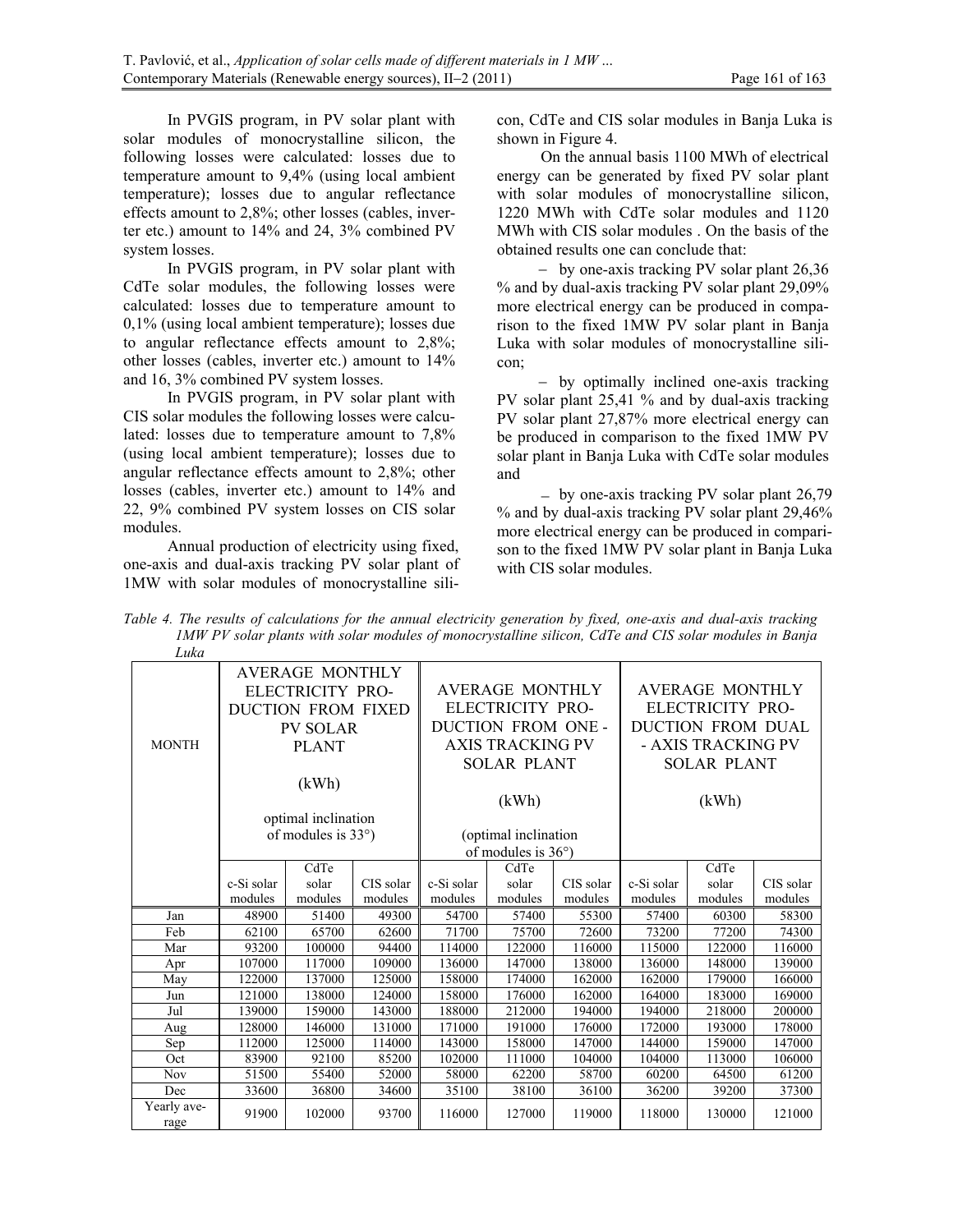

*Figure 4. Annual production of electricity using fixed, optimally inclined one-axis and dual-axis tracking PV solar plant of 1 MW with solar modules of monocrystalline silicon, CdTe and CIS solar modules in Banja Luka* 

# 6. INVESTMENTS

To cost of installing fixed PV solar plant, one-axis tracking PV solar plant and dual-axis tracking PV solar plants of 1 MW is about 3.000.000, 4.000.000 and 5.000.000 euro, respectively. To install fixed PV solar plant of 1 MW it is necessary to provide around 20 000  $m<sup>2</sup>$  of area maintenance cost of the fixed PV solar plants are much lower than the maintenance cost of the tracking PV solar plants. Tracking PV solar plant gives the shadow effect of solar modules situated on neighboring rotors so that for its installation it is necessary to provide around 50.000 m<sup>2</sup>. Maintenance cost of dual-axis tracking PV solar plants is higher than the maintenance cost of one-axis tracking PV solar plants.

# 7. CONCLUSION

In the light of all aforementioned one can conclude that:

- climate conditions in Banja Luka are favourable for the installation of PV solar plants with monocrystalline silicon, CdTe and CIS solar cells;

- 1 MW fixed solar plant with monocrystalline silicon solar cells in Banja Luka can produce 1100 MWh annually, one-axis tracking solar plant can produce 1390 MWh, and dual-axis tracking solar plant can produce 1560 MWh of electric energy;

 fixed solar plant of 1MW with CdTe solar cells in Banja Luka can produce1220 MWh annually, one-axis tracking solar plant can produce 1530 MWh, and dual-axis tracking solar plant can produce 1420 MWh of electric energy;

- fixed solar plant of 1MW with CIS solar modules in Banja Luka would produce 1120 MWh annually, one-axis tracking solar plant would yield 1420 MWh and dual-axis tracking solar plant would produce 1450 MWh of electric energy;

- fixed PV solar plant with monocrystalline silicon solar modules of 1 MW in Banja Luka is possible to reduce  $CO<sub>2</sub>$  emissions in the amount of 624 800 kg per year; CdTe solar modules will reduce 692 960 kg and CIS solar modules will reduce  $CO<sub>2</sub>$  emissions in the amount of 636 160 kg per year;

- with inclined one-axis tracking PV solar plant with monocrystalline silicon solar modules of 1MW in Banja Luka it is possible to reduce  $CO<sub>2</sub>$ emissions in the amount of 789 520 kg per year; with CdTe solar modules 869 040 kg and with CIS solar modules 806 560 kg per year;

- with dual-axis tracking PV solar plant with monocrystalline silicon solar modules of 1 MW in Banja Luka it is possible to reduce  $CO<sub>2</sub>$ emissions at the level of 806 560 kg per year; with CdTe solar modules 886 080 kg and with CIS solar modules 823600 kg per year.